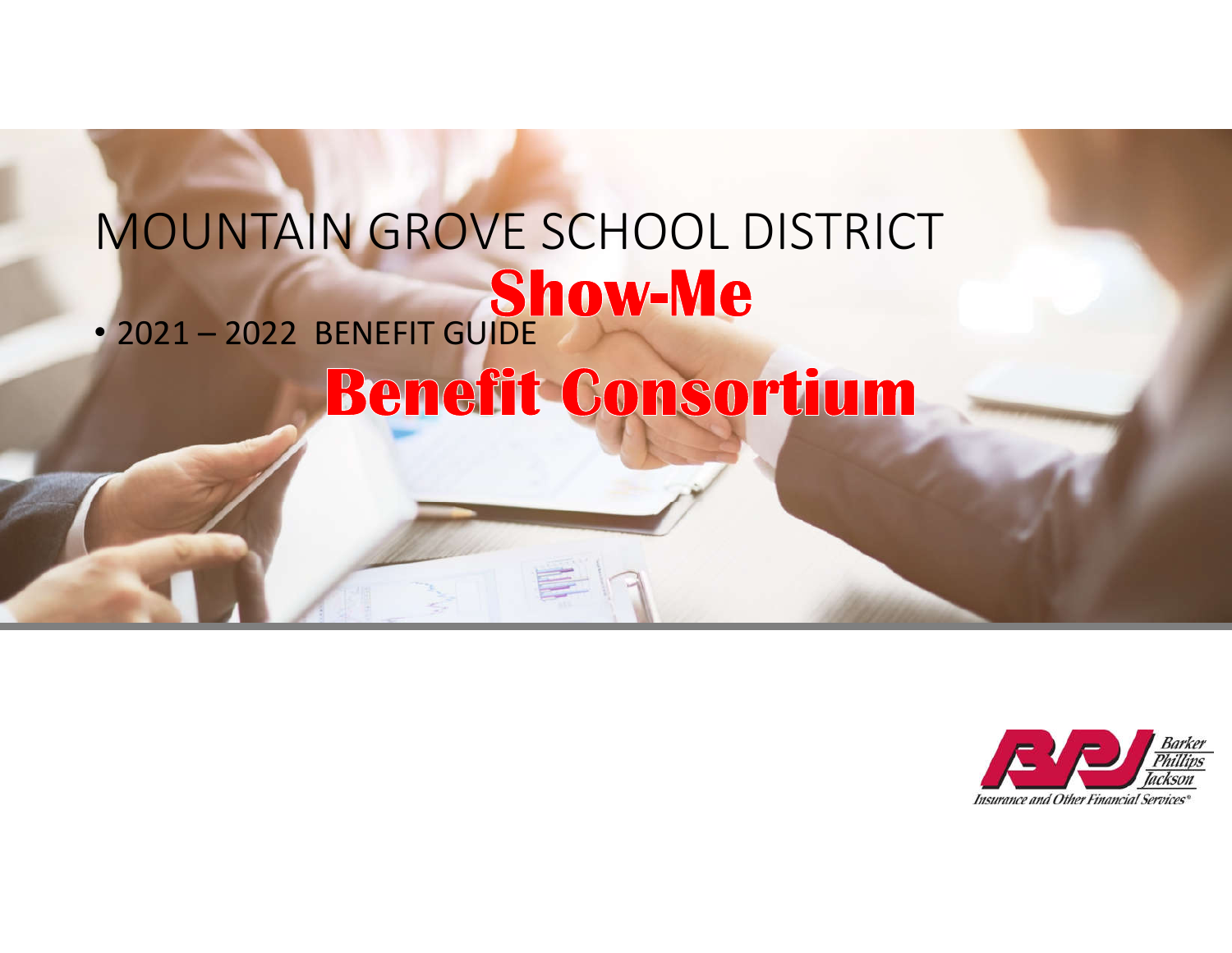# Mercy<sup>t</sup>r

| \$1,000 Mercy               | Mercy / Care<br>Coordinator | <b>OON</b>    |
|-----------------------------|-----------------------------|---------------|
| Network                     | Mercy                       | <b>OON</b>    |
| Deductible                  | \$1,000                     | \$4,000       |
| <b>Family Deductible</b>    | \$2,000                     | \$8,000       |
| Individual OOP              | \$3,000                     | \$8,000       |
| Family OOP                  | \$6,000                     | \$16,000      |
| Co-Insurance                | 80%/20%                     | 50%/50%       |
| Physician Co-pay            | \$10                        | 50% AD        |
| Specialist Co-pay           | \$40                        | 50% AD        |
| <b>Preventive Care</b>      | \$0                         | \$0           |
| <b>Emergency Co-pay</b>     | \$200                       | 50% AD        |
| Urgent Care Co-pay          | \$50                        | 50% AD        |
|                             |                             |               |
| Generic Co-pay              | \$5                         | \$5           |
| Brand Co-pay                | \$35                        | \$35          |
| <b>Brand CRX</b>            | \$0                         | \$0           |
| Non Preffered Co-pay        | \$75                        | \$75          |
| Non-Preffered CRX           | \$0                         | \$0           |
| Specialty (90 day covered)  | 25% Max \$100               | 25% Max \$100 |
| After 90 days covered       |                             |               |
| through Specialty Drug      | No Charge                   | No Charge     |
| Program (If qualified) - If |                             |               |
| not revert back to Co-pay   |                             |               |
|                             |                             |               |
| EE                          | \$629.00                    |               |
| ES                          | \$1,242.00                  |               |
| EC                          | \$1,107.00                  |               |
| F                           | \$1.754.00                  |               |

|                                                                                                             | Mercy / Care  |               |
|-------------------------------------------------------------------------------------------------------------|---------------|---------------|
| \$1,500 Mercy                                                                                               | Coordinator   | <b>OON</b>    |
| Network                                                                                                     | Mercy         | <b>OON</b>    |
| Deductible                                                                                                  | \$1,500       | \$6,000       |
| <b>Family Deductible</b>                                                                                    | \$3,000       | \$12,000      |
| Individual OOP                                                                                              | \$4,500       | \$12,000      |
| Family OOP                                                                                                  | \$9,000       | \$24,000      |
| Co-Insurance                                                                                                | 60%/40%       | 50%/50%       |
| Physician Co-pay                                                                                            | \$10          | 50% AD        |
| Specialist Co-pay                                                                                           | \$40          | 50% AD        |
| <b>Preventive Care</b>                                                                                      | \$0           | \$0           |
| <b>Emergency Co-pay</b>                                                                                     | $200 + 40%$   | 50% AD        |
| Urgent Care Co-pay                                                                                          | \$50          | 50% AD        |
|                                                                                                             |               |               |
| Generic Co-pay                                                                                              | \$5           | \$5           |
| Brand Co-pay                                                                                                | \$35          | \$35          |
| <b>Brand CRX</b>                                                                                            | \$0           | \$0           |
| Non Preffered Co-pay                                                                                        | \$75          | \$75          |
| Non-Preffered CRX                                                                                           | \$0           | \$0           |
| Specialty (90 day covered)                                                                                  | 25% Max \$100 | 25% Max \$100 |
| After 90 days covered<br>through Specialty Drug<br>Program (If qualified) - If not<br>revert back to Co-pay | No Charge     | No Charge     |
|                                                                                                             |               |               |
| EE                                                                                                          | \$554.00      |               |
| ES                                                                                                          | \$1,094.00    |               |
| EC                                                                                                          | \$976.00      |               |
| F                                                                                                           | \$1,546.00    |               |

| \$2,000 Mercy                                                                                               | Mercy / Care<br>Coordinator | OON           |
|-------------------------------------------------------------------------------------------------------------|-----------------------------|---------------|
| Network                                                                                                     | Mercy                       | <b>OON</b>    |
| Deductible                                                                                                  | \$2,000                     | \$4,000       |
| <b>Family Deductible</b>                                                                                    | \$4,000                     | \$8,000       |
| Individual OOP                                                                                              | \$4,500                     | \$8,000       |
| Family OOP                                                                                                  | \$9,000                     | \$16,000      |
| Co-Insurance                                                                                                | 70%/30%                     | 50%/50%       |
| Physician Co-pay                                                                                            | \$10                        | 50% AD        |
| Specialist Co-pay                                                                                           | \$40                        | 50% AD        |
| Preventive Care                                                                                             | \$0                         | \$0           |
| <b>Emergency Co-pay</b>                                                                                     | \$200                       | 50% AD        |
| Urgent Care Co-pay                                                                                          | \$50                        | 50% AD        |
|                                                                                                             |                             |               |
| Generic Co-pay                                                                                              | \$5                         | \$15          |
| Brand Co-pay                                                                                                | \$35                        | \$35          |
| <b>Brand CRX</b>                                                                                            | \$0                         | \$0           |
| Non Preffered Co-pay                                                                                        | \$75                        | \$75          |
| Non-Preffered CRX                                                                                           | \$0                         | \$0           |
| Specialty (90 day covered)                                                                                  | 25% Max \$100               | 25% Max \$100 |
| After 90 days covered through<br>Specialty Drug Program (If<br>qualified) - If not revert back to<br>Co-pay | No Charge                   | No Charge     |
|                                                                                                             |                             |               |
| EE                                                                                                          | \$557.00                    |               |
| ES                                                                                                          | \$1,101.00                  |               |
| EC                                                                                                          | \$981.00                    |               |
| F                                                                                                           | \$1,555.00                  |               |

**Show-Me** 

**Benefit Consortium**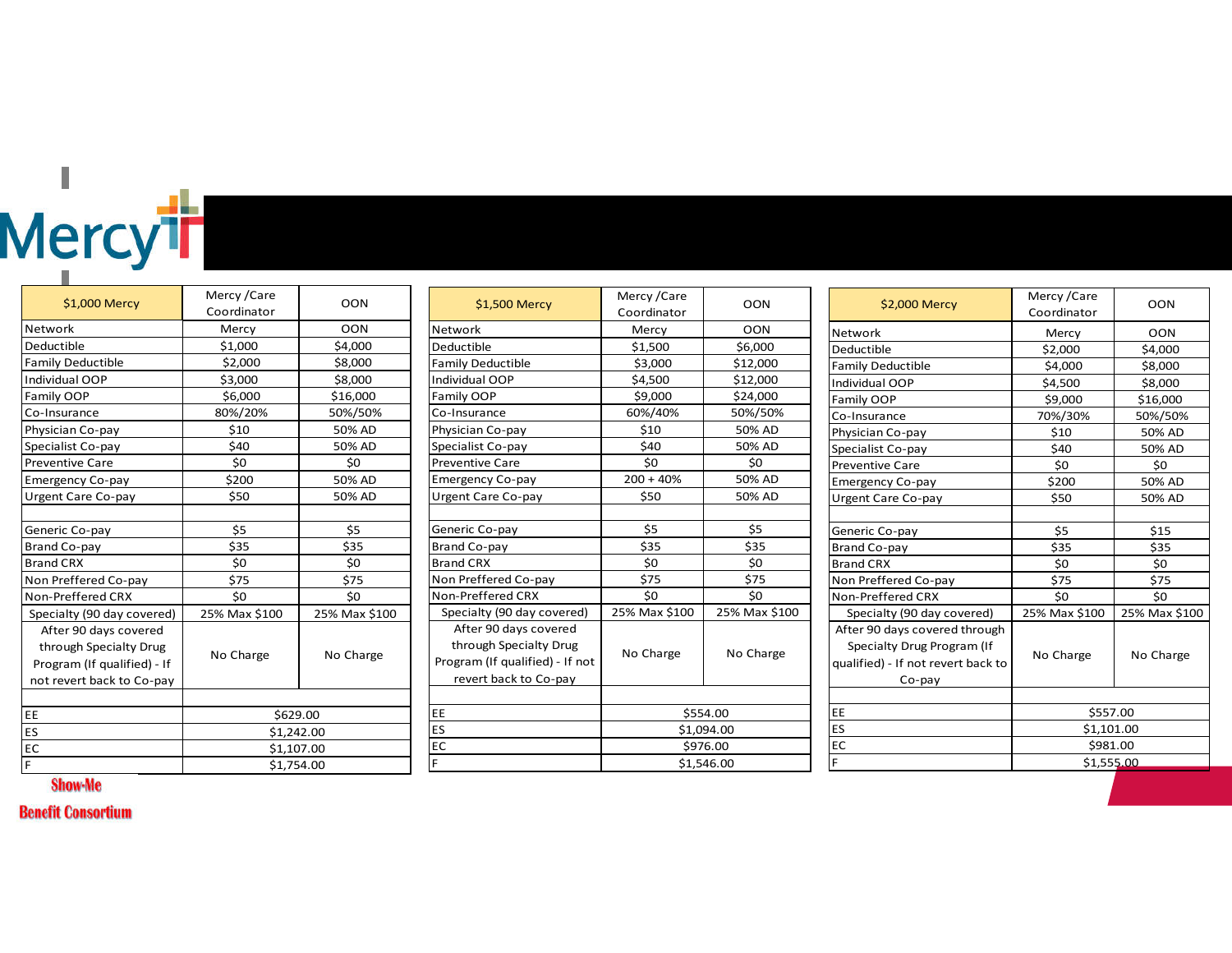# Hercy<sup>th</sup>

| \$2,500 Mercy                                                                                               | Mercy / Care<br>Coordinator | <b>OON</b>    |
|-------------------------------------------------------------------------------------------------------------|-----------------------------|---------------|
| Network                                                                                                     | Mercy                       | <b>OON</b>    |
| Deductible                                                                                                  | \$2,500                     | \$7,500       |
| <b>Family Deductible</b>                                                                                    | \$5,000                     | \$15,000      |
| Individual OOP                                                                                              | \$4,500                     | \$13,500      |
| Family OOP                                                                                                  | \$9,000                     | \$27,000      |
| Co-Insurance                                                                                                | 80%/20%                     | 50%/50%       |
| Physician Co-pay                                                                                            | \$10                        | 50% AD        |
| Specialist Co-pay                                                                                           | \$35                        | 50% AD        |
| <b>Preventive Care</b>                                                                                      | \$0                         | \$0           |
| <b>Emergency Co-pay</b>                                                                                     | \$100                       | 50% AD        |
| Urgent Care Co-pay                                                                                          | \$50                        | 50% AD        |
|                                                                                                             |                             |               |
| Generic Co-pay                                                                                              | \$5                         | \$5           |
| <b>Brand Co-pay</b>                                                                                         | \$35                        | \$35          |
| <b>Brand CRX</b>                                                                                            | \$0                         | \$0           |
| Non Preffered Co-pay                                                                                        | \$75                        | \$75          |
| Non-Preffered CRX                                                                                           | \$0                         | \$0           |
| Specialty (90 day covered)                                                                                  | 25% Max \$100               | 25% Max \$100 |
| After 90 days covered through<br>Specialty Drug Program (If<br>qualified) - If not revert back to<br>Co-pay | No Charge                   | No Charge     |
|                                                                                                             |                             |               |
| EE                                                                                                          | \$544.00                    |               |
| ES                                                                                                          | \$1,074.00                  |               |
| EC                                                                                                          | \$957.00                    |               |
| F.                                                                                                          | \$1,517.00                  |               |

| \$1,000 Cox                                                                                                 | Cox/Care           | <b>OON</b>    |
|-------------------------------------------------------------------------------------------------------------|--------------------|---------------|
| Network                                                                                                     | Coordinator<br>Cox | <b>OON</b>    |
| Deductible                                                                                                  | \$1,000            | \$2,000       |
| <b>Family Deductible</b>                                                                                    | \$2,000            | \$4,000       |
| Individual OOP                                                                                              | \$3,000            | \$4,000       |
| Family OOP                                                                                                  | \$6,000            | \$12,000      |
| Co-Insurance                                                                                                | 80%/20%            | 50%/50%       |
| Physician Co-pay                                                                                            | \$25               | 50% AD        |
| Specialist Co-pay                                                                                           | \$50               | 50% AD        |
| <b>Preventive Care</b>                                                                                      | \$0                | \$0           |
| <b>Emergency Co-pay</b>                                                                                     | \$200              | 50% AD        |
| Urgent Care Co-pay                                                                                          | \$50               | 50% AD        |
|                                                                                                             |                    |               |
| Generic Co-pay                                                                                              | \$15               | \$15          |
| <b>Brand Co-pay</b>                                                                                         | \$35               | \$35          |
| <b>Brand CRX</b>                                                                                            | \$0                | \$0           |
| Non Preffered Co-pay                                                                                        | \$75               | \$75          |
| Non-Preffered CRX                                                                                           | \$0                | \$0           |
| Specialty (90 day covered)                                                                                  | 25% Max \$200      | 25% Max \$200 |
| After 90 days covered through<br>Specialty Drug Program (If<br>qualified) - If not revert back to<br>Co-pay | No Charge          | No Charge     |
|                                                                                                             |                    |               |
| EE                                                                                                          | \$651.00           |               |
| ES                                                                                                          | \$1,282.00         |               |
| EC                                                                                                          | \$1,143.00         |               |
| F                                                                                                           | \$1,811.00         |               |



|                                                                                                             | Cox / Care    | <b>OON</b>    |
|-------------------------------------------------------------------------------------------------------------|---------------|---------------|
| \$2,000 Cox                                                                                                 | Coordinator   |               |
| Network                                                                                                     | Cox           | <b>OON</b>    |
| Deductible                                                                                                  | \$2,000       | \$4,000       |
| <b>Family Deductible</b>                                                                                    | \$4,000       | \$8,000       |
| Individual OOP                                                                                              | \$4,500       | \$8,000       |
| Family OOP                                                                                                  | \$9,000       | \$16,000      |
| Co-Insurance                                                                                                | 70%/30%       | 50%/50%       |
| Physician Co-pay                                                                                            | \$25          | 50% AD        |
| Specialist Co-pay                                                                                           | \$50          | 50% AD        |
| <b>Preventive Care</b>                                                                                      | \$0           | \$0           |
| <b>Emergency Co-pay</b>                                                                                     | \$200         | 50% AD        |
| Urgent Care Co-pay                                                                                          | \$50          | 50% AD        |
|                                                                                                             |               |               |
| Generic Co-pay                                                                                              | \$15          | \$15          |
| Brand Co-pay                                                                                                | \$35          | \$35          |
| <b>Brand CRX</b>                                                                                            | \$0           | \$0           |
| Non Preffered Co-pay                                                                                        | \$75          | \$75          |
| Non-Preffered CRX                                                                                           | \$0           | \$0           |
| Specialty (90 day covered)                                                                                  | 25% Max \$200 | 25% Max \$200 |
| After 90 days covered through<br>Specialty Drug Program (If<br>qualified) - If not revert back to<br>Co-pay | No Charge     | No Charge     |
|                                                                                                             |               |               |
| EE                                                                                                          | \$576.00      |               |
| ES                                                                                                          | \$1,191.00    |               |
| EC                                                                                                          | \$1,062.00    |               |
| F                                                                                                           | \$1,682.00    |               |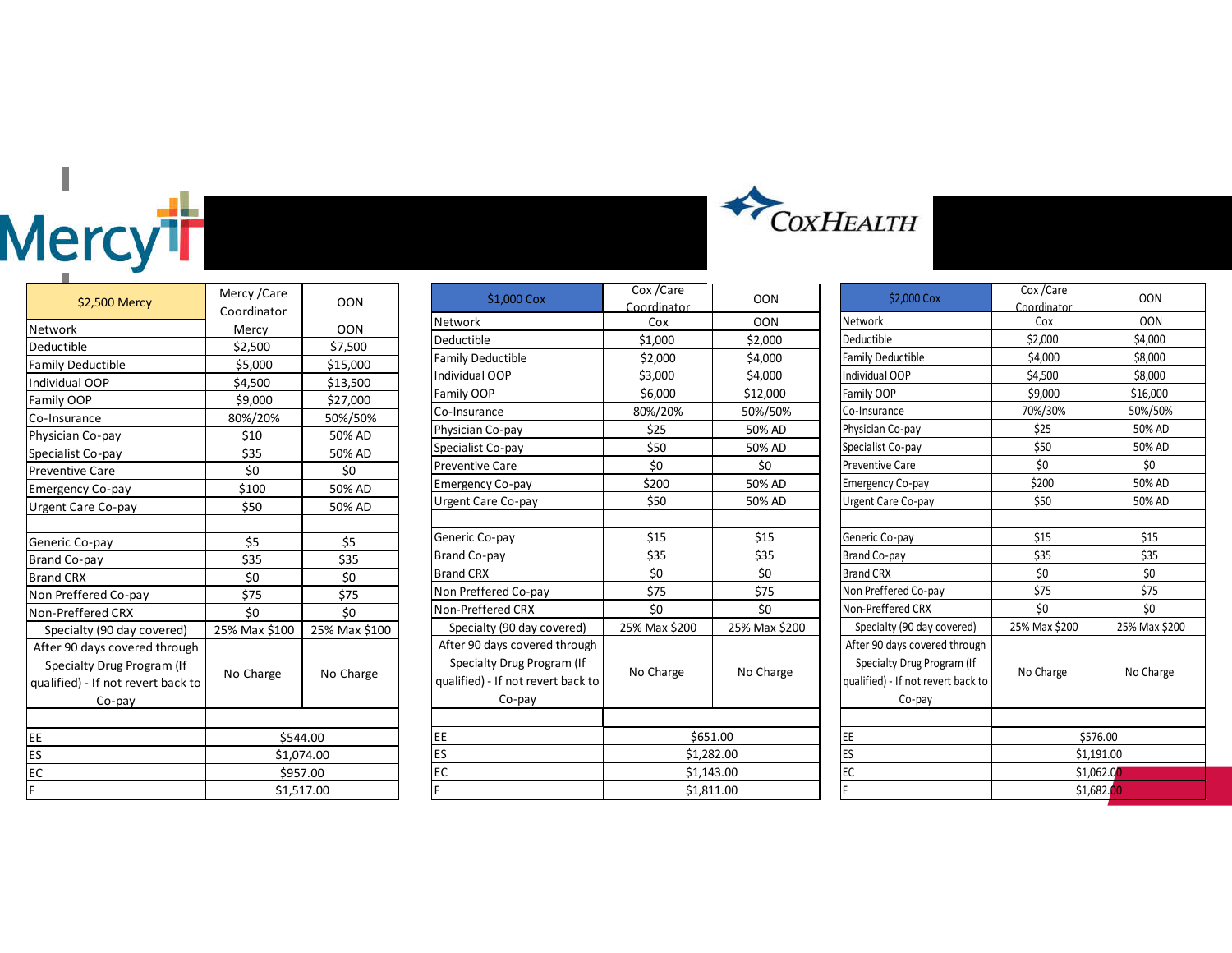### Specialty Medication Program

### **Health Plan Management Group**

### **All employees on a Specialty Medication must go through this program before the drug will be covered**

- $\cdot$  1st 90 days are covered as usual
- During this time period you will work with HPMG
- HPMG will secure the medication through the manufacture
- Employee will receive the drug at no charge if they qualify
- Employee that doesn't qualify will continue to pay the regular Co-pay
- Kristine @ HPMG will we be your Advocate and will be requesting information from you and your physician.

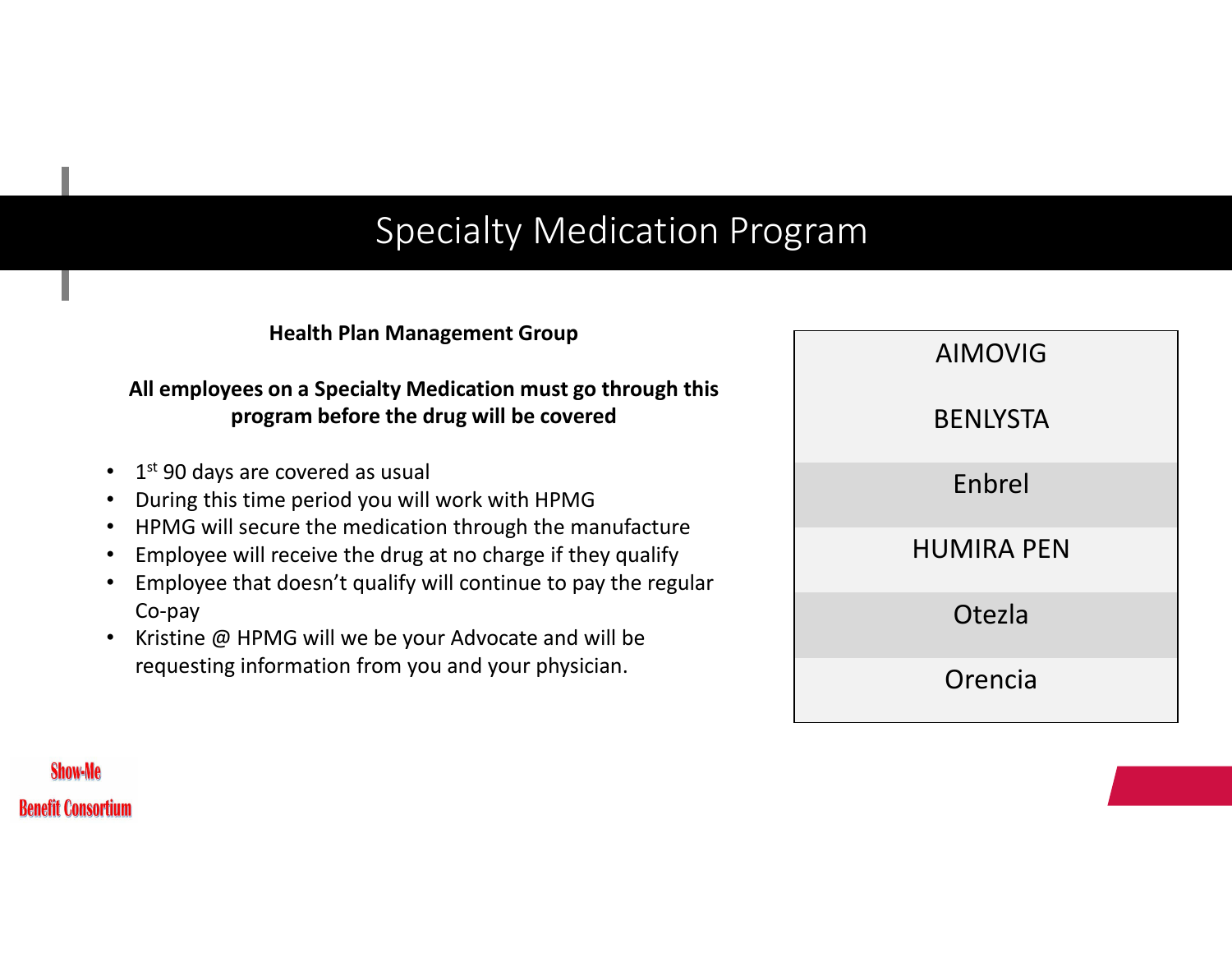### Specialty Medication Program

### **Health Plan Management Group**  International Pharmacy (Canada) • Kristine will reach out to you and let you know you qualify for this program. She will guide you through the process • It is a Voluntary Program • Medications obtained through this method will be at no-charge to the employee. (90 days supply mailed directly to you)

• If you are on one of these medications and would like to get started on this program to save your  $1<sup>st</sup>$  copays contact Jeff White, jwhite@bpj.com or Joel Heman, jheman@bpj.com

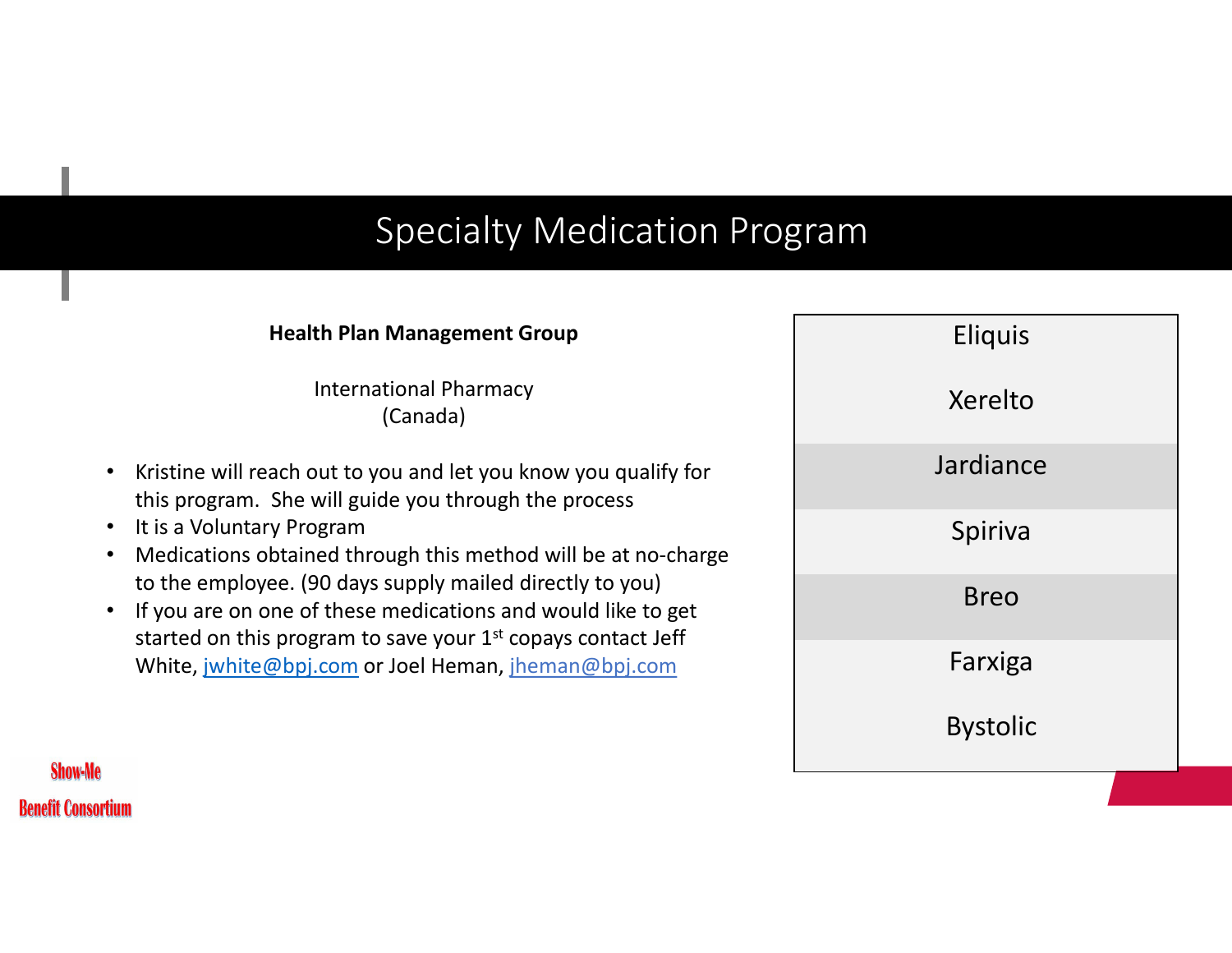

**Claims Payor:** 90 Degree Benefit (Current Right Choice) **Network: Health Direct Partners**:(Current Anthem or Aetna) **Hospital Systems:** Cox and Mercy: (Choose one or the other) **Out of these networks Call**: Patient Pal to see if you can get innetwork benefits **Pharmacy Manager:** Southern Scripts



- www.southernscripts.net
	- **Formulary**
	- **Pharmacy Locator**



**Show-Me Benefit Consortium** 

Give customer service a call at +1 (800) 710-9341 so we can answer your questions.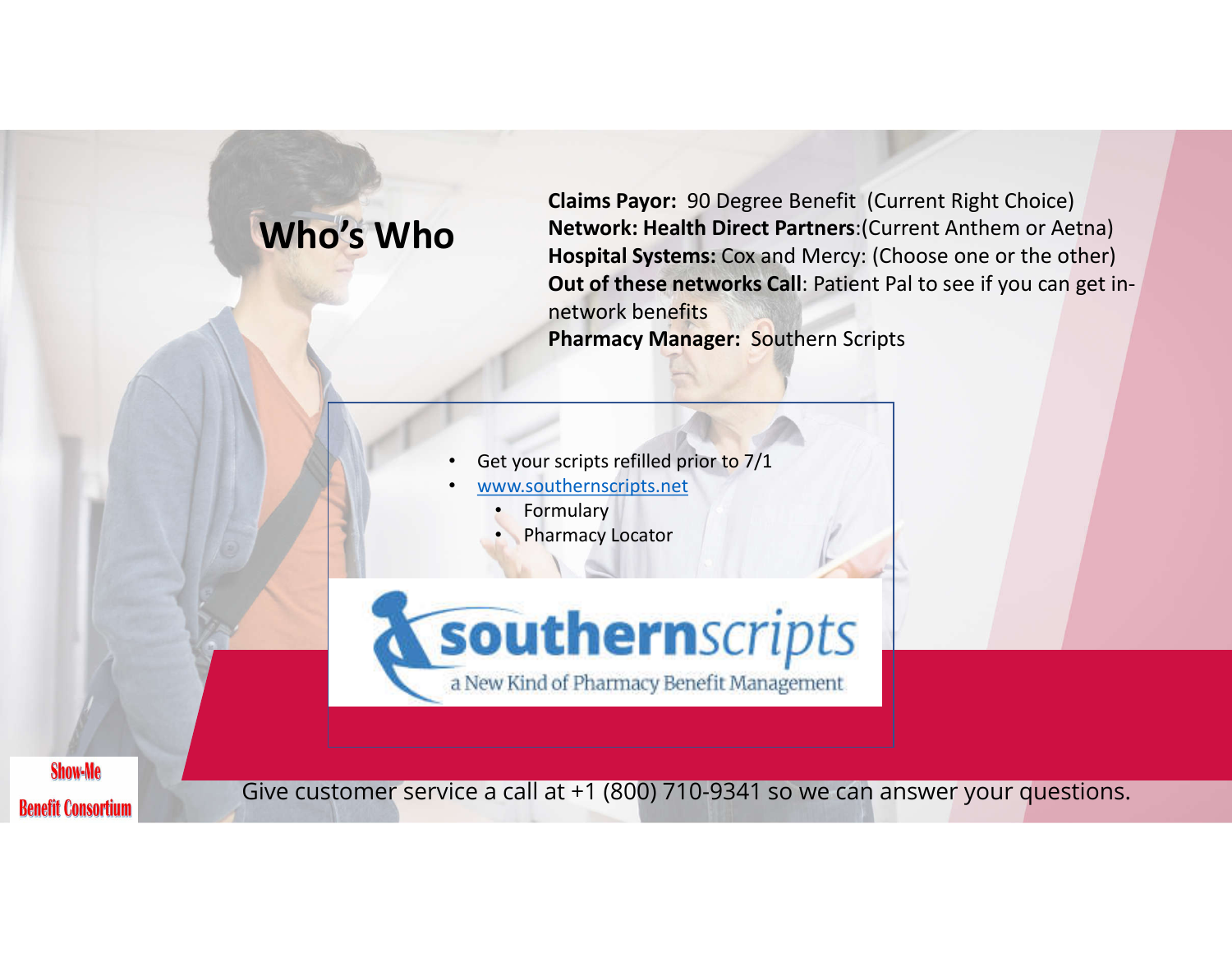### **Who's Who**

**Claims Payor:** 90 Degree Benefit (Current Right Choice) **Network: Health Direct Partners**:(Current Anthem or Aetna) **Hospital Systems:** Cox and Mercy: (Choose one or the other) **Out of these networks Call**: Patient Pal to see if you can get innetwork benefits at a High-Quality Facility **Pharmacy Manager:** Southern Scripts

Websites:

www.90degreebenefits.com www.mercy.net www.coxhealth.com www.southernscripts.net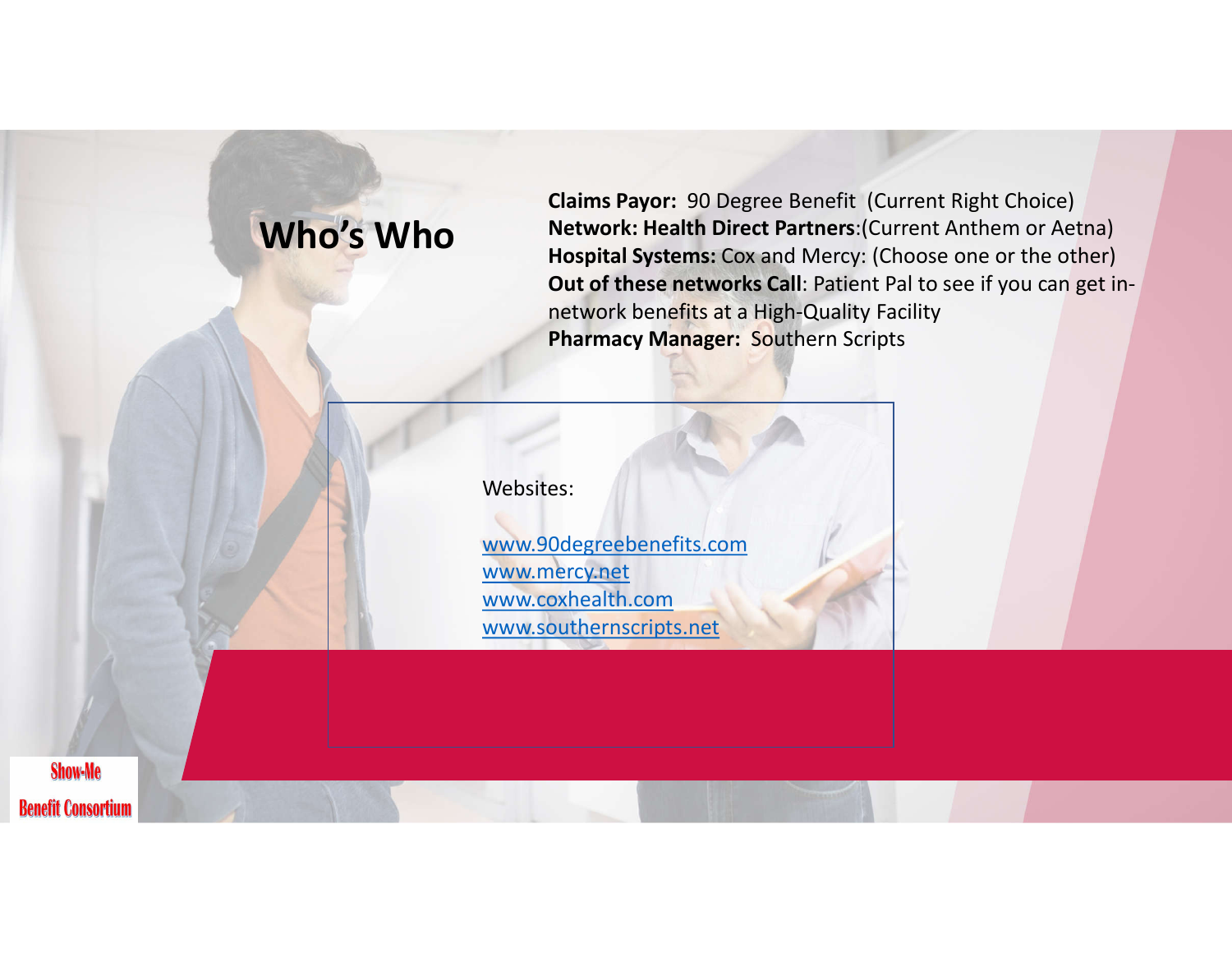# medefy

1. It all starts with a real person who can help! 2. Employees need to be reminded - regularly! 3. Everyone Needs One Place To Go

- Chat With A Care Guide ö
- Find In-Network Providers ۵
- See All Your Health Benefits ۵
- My Insurance Card ۰
- **Health Plan Incentives** ۰

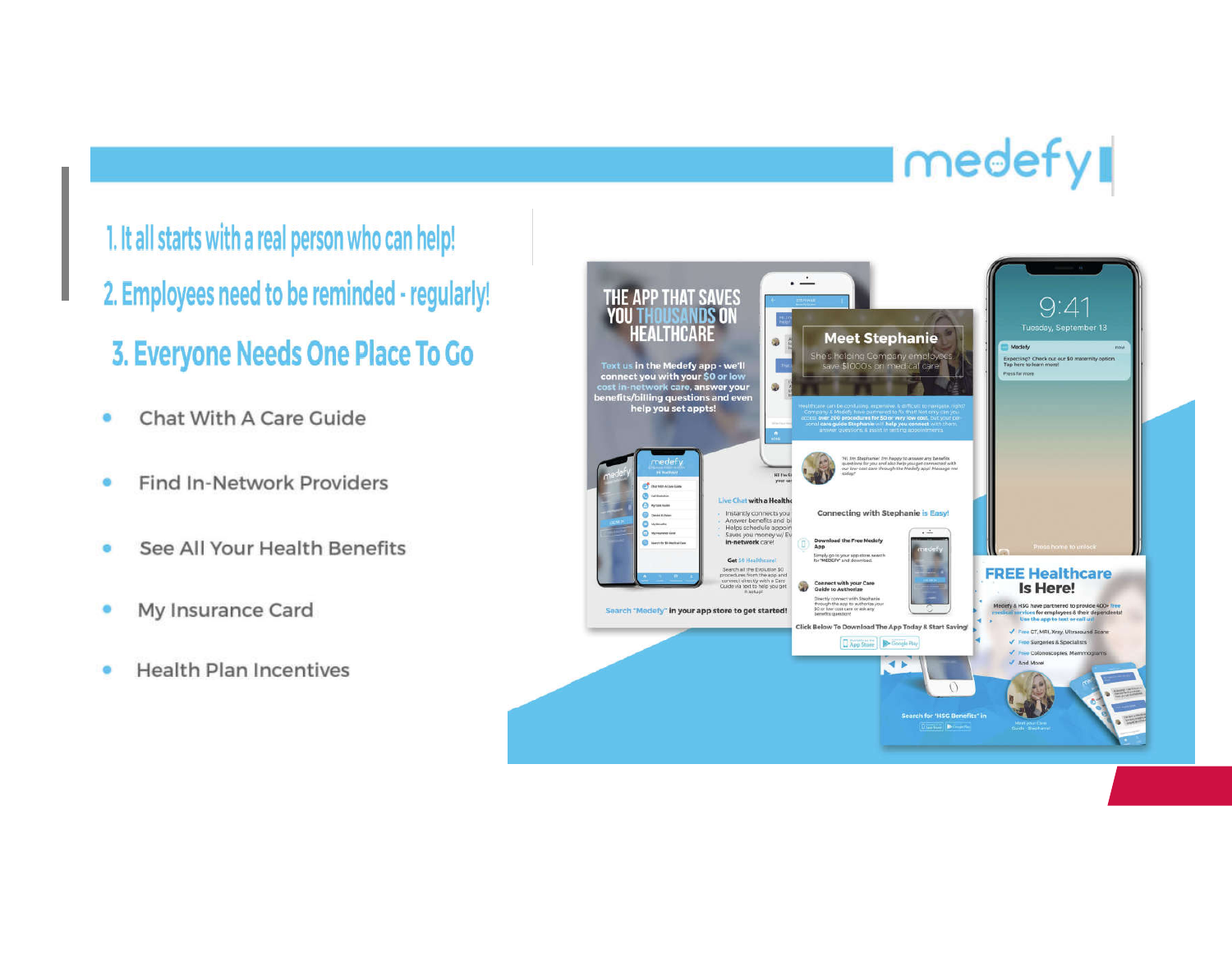### Dental Plan Options with



- Dental Carrier Change from **Cigna** to **MetLife**
- Two Dental plans will continue to be offered
- To locate a Provider go to Metlife.com Network is **PDP Plus**

|                                                |                                    | <b>MetLife</b>   | <b>MetLife</b> |
|------------------------------------------------|------------------------------------|------------------|----------------|
|                                                |                                    | <b>High Plan</b> | Low Plan       |
|                                                | <b>DEDUCTIBLE</b>                  |                  |                |
|                                                | Individual                         | \$25             | \$50           |
|                                                | Family                             | No Limit         | \$150          |
| • Dental Carrier Change from Cigna to MetLife  | <b>IN/OUT NETWORK CO-INSURANCE</b> |                  |                |
| • Two Dental plans will continue to be offered | lPreventive care                   | 100%             | 100%           |
|                                                | Basic                              | 100%             | 80%            |
| • To locate a Provider go to Metlife.com       | Major                              | 80%              | N/A            |
|                                                | <b>IEndodontics</b>                | 100%             | N/A            |
| Network is <b>PDP Plus</b>                     | Periodontics                       | 100%             | N/A            |
|                                                | Oral Surgery                       | 100%             | 80%            |
|                                                | <b>lOrthodontia</b>                | 50%              | N/A            |
|                                                | <b>BENEFIT MAXIMUMS</b>            |                  |                |
|                                                | lAnnual Dental                     | \$1,000          | \$1,000        |
|                                                | Lifetime Orthodontic               | \$1,000          | N/A            |
|                                                | (under age 19)                     |                  |                |
|                                                | <b>RATES</b>                       |                  |                |
|                                                | Employee                           | \$32.07          | \$23.10        |
|                                                | Employee + Spouse                  | \$63.43          | \$45.48        |
|                                                | Employee + Child(ren)              | \$79.79          | \$59.16        |
| $\mathbf{e}$                                   | Family                             | \$119.56         | \$89.23        |

**Show-Me Benefit Consortium** 

ı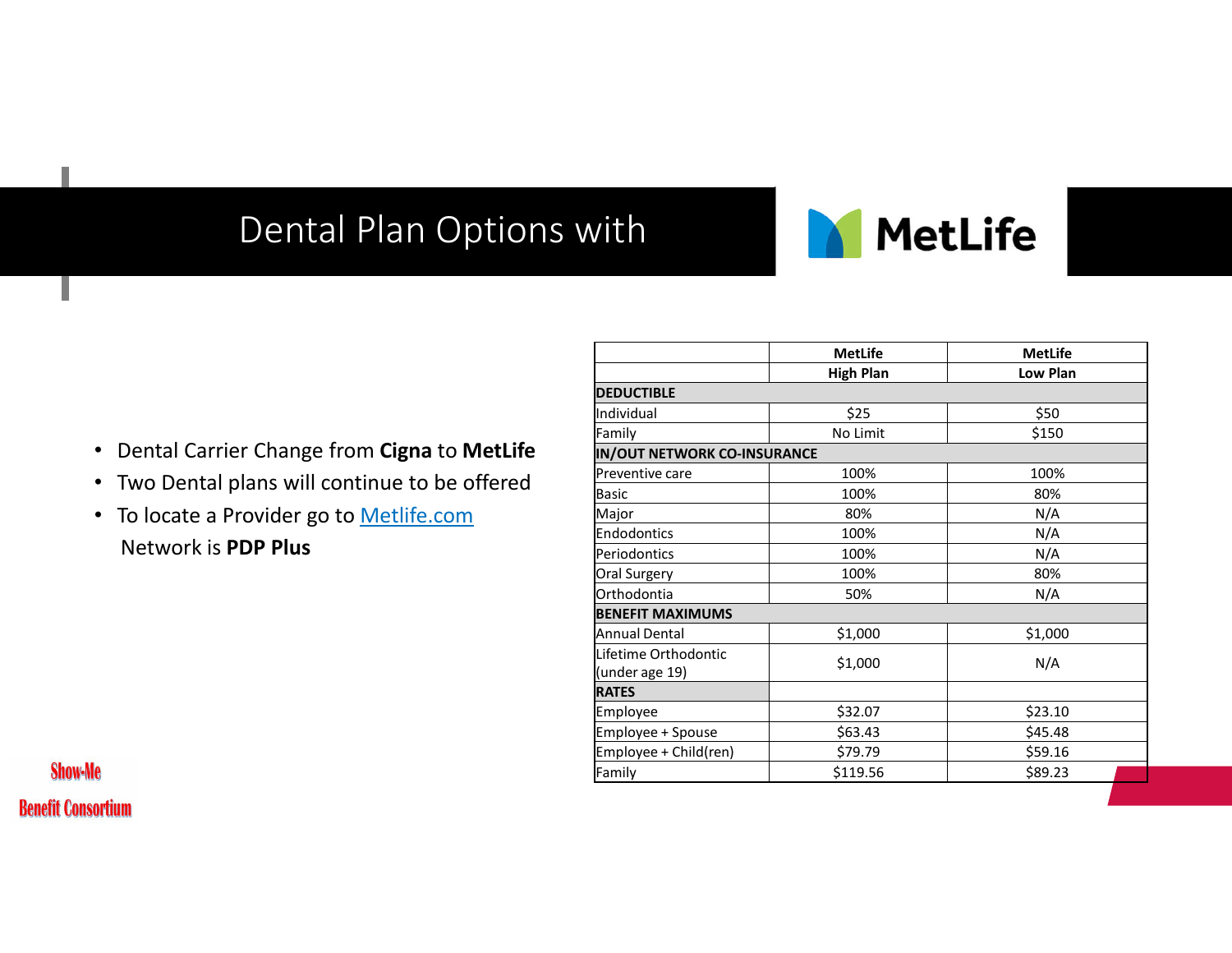## Vision Plan Option with



**MetLife**

- Vision Carrier Change from **Cigna** to **MetLife**
- To locate a Provider go to Metlife.com Network is **MetLife Vision PPO**

|                              | <b>NETWORK</b>                     | <b>NON-NETWORK</b>   |
|------------------------------|------------------------------------|----------------------|
| <b>NETWORK</b>               | <b>MetLife Vision PPO</b>          |                      |
| <b>EXAMS</b>                 |                                    |                      |
| Copay                        | \$10                               | \$45                 |
| Frequency                    |                                    | 12 Months            |
| <b>LENSES</b>                |                                    |                      |
| Copay                        |                                    |                      |
| <b>Single Vision</b>         | \$10                               | \$30                 |
| <b>Bifocal Vision</b>        | \$10                               | \$50                 |
| <b>Trifocal Vision</b>       | \$10                               | \$65                 |
| <b>Lenticular Lenses</b>     | \$10                               | \$100                |
| <b>Anti Scratch</b>          | \$17-\$33 Copay                    | applied to allowance |
| <b>Anti Reflective</b>       | \$41-\$85 Copay                    | applied to allowance |
| <b>Frequency</b>             |                                    | 12 Months            |
| <b>FRAMES</b>                |                                    |                      |
| Copay                        |                                    |                      |
| <b>Frame Allowance</b>       | \$150                              | \$70                 |
| <b>Frequency</b>             | 24 Months                          |                      |
| <b>CONTACT LENSES</b>        |                                    |                      |
| <b>Allowance</b>             | \$150                              | \$105                |
| <b>Contact Lense Fitting</b> | not to exceed \$60                 | applied to allowance |
| <b>Medically Necessary</b>   | 100%                               | \$210                |
| Frequency                    | 12 Months                          |                      |
|                              | 20% addt'l off at Walmart and Sams |                      |
| Rates                        |                                    |                      |
|                              | \$5.77                             |                      |
|                              | \$11.53                            |                      |
|                              | \$12.87                            |                      |
|                              | \$19.56                            |                      |
|                              |                                    |                      |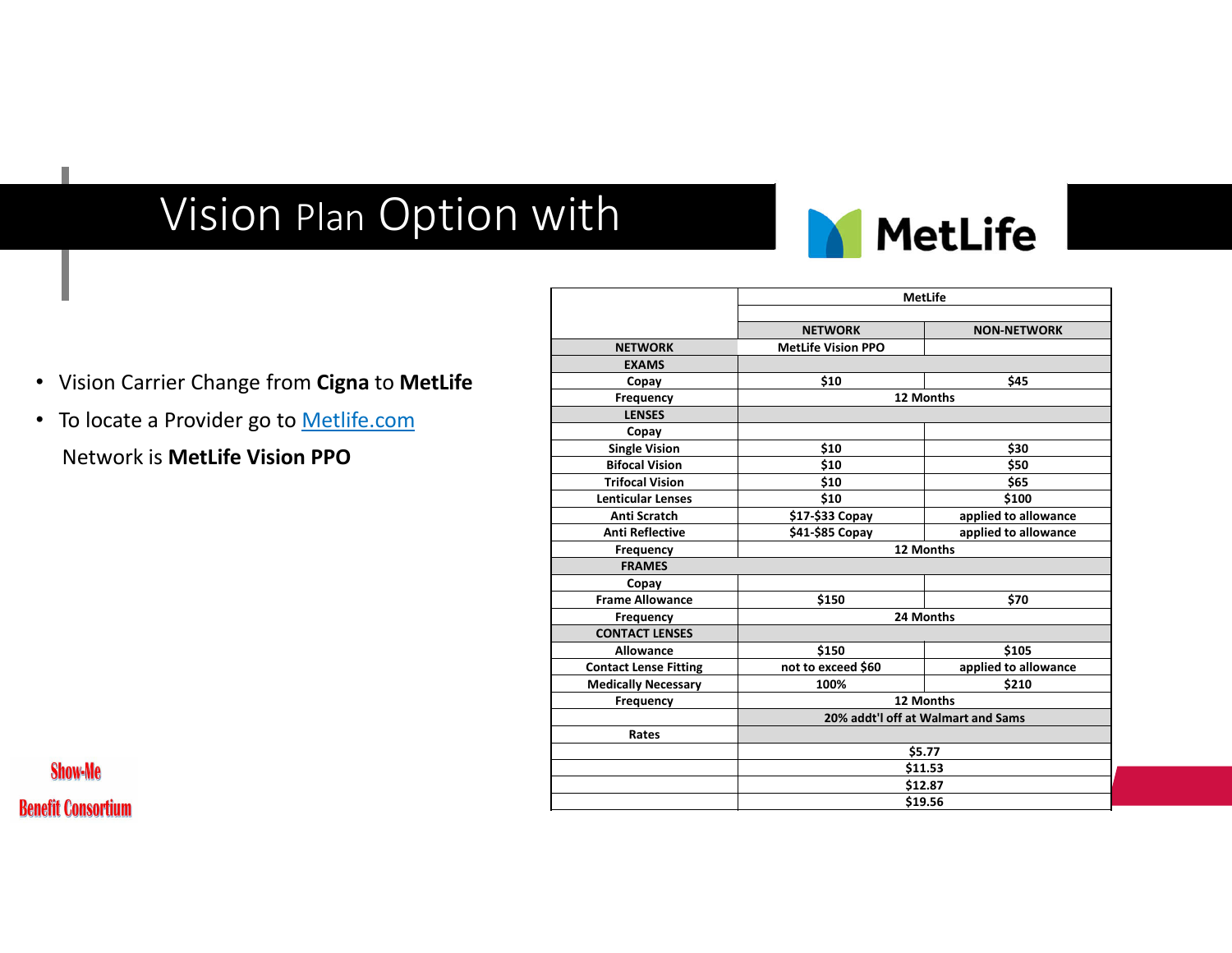# Basic and Voluntary Life

**BASIC LIFE**

- Life Benefit \$15,000
- Includes Accidental Death and Dismemberment benefit
- This benefit is paid for by Mountain Grove School District
- You are required to designate a beneficiary when you elect benefits

### **VOLUNTARY LIFE**

- Increments of \$10,000 up to \$500,000 for Employees
- Increments of \$5,000 up to \$250,000 for Spouses limited to 50% of Employee Amount
- Increments of \$2,000 up to \$10,000 for Children
- **Guaranteed Issue**: \$200,000 for Employees, \$50,000 for Spouses and \$10,000 for Children
- **True Open Enrollment**: If you have under current Guaranteed issue and/or have declined in the past you may enroll now for up to the Guarantee issue for Employee, Spouse and/or Children

**IRELIANCE STANDARD** 

### **Benefit Consortium**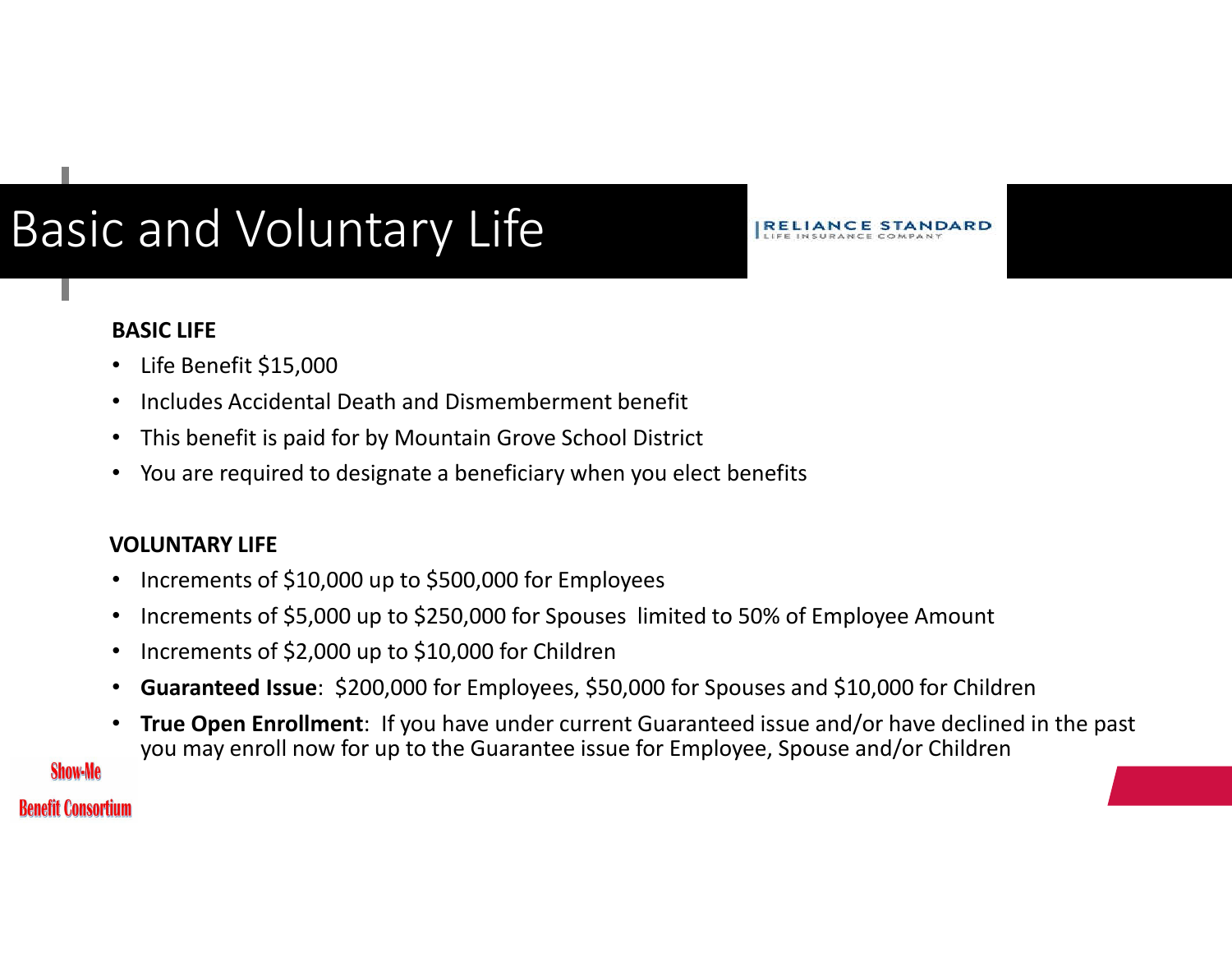## Hospital Indemnity

**RELIANCE STANDARD** LIFE INSURANCE COMPANY

- **Voluntary Hospital Indemnity insurance provides a reimbursements for Hospital/Critical Care admission and daily room and board.**
- **Coverage for hospital stays due to an Injury, Illness, Surgery, Maternity, and Mental/Nervous/Substance Abuse.**
- **These benefits are paid** *directly to the insured* **and may be used for any reason, from deductibles and prescriptions to transportation and childcare.**
- **Coverage available for the entire family and does not have to match medical plan election.**
- **If you enroll when initially eligible no medical questions will be asked.**
- - No waiting periods <mark>(including maternity)</mark> or pre-existing condition limitations<br>• An employee that is pregnant when they enroll and has their baby any time after the effective date, the benefit for the employee **and child will be paid out.**
- **Standard Plan: \$1000 Hosp Admission, \$100 Hosp Confinement and \$100 ICU Confinement**
- **High Plan: \$1500 Hosp Admission, \$200 Hosp Confinement and \$200 ICU Confinement**
- **Newborn nursery is also included with Hospital Admission and Hospital Confinement, although the confinement benefit is limited to 10 days.** 
	- **This means that whether an employee is covering children or not, a benefit will be paid for newborn children.**
- **Portability is now unlimited where before it was 18 months**
- **Annually employees are allowed 1 Hospital Admission, 365 days of Hospital Confinement and 30 days of ICU Confinement**

#### Show-Me

#### **Benefit Consortium**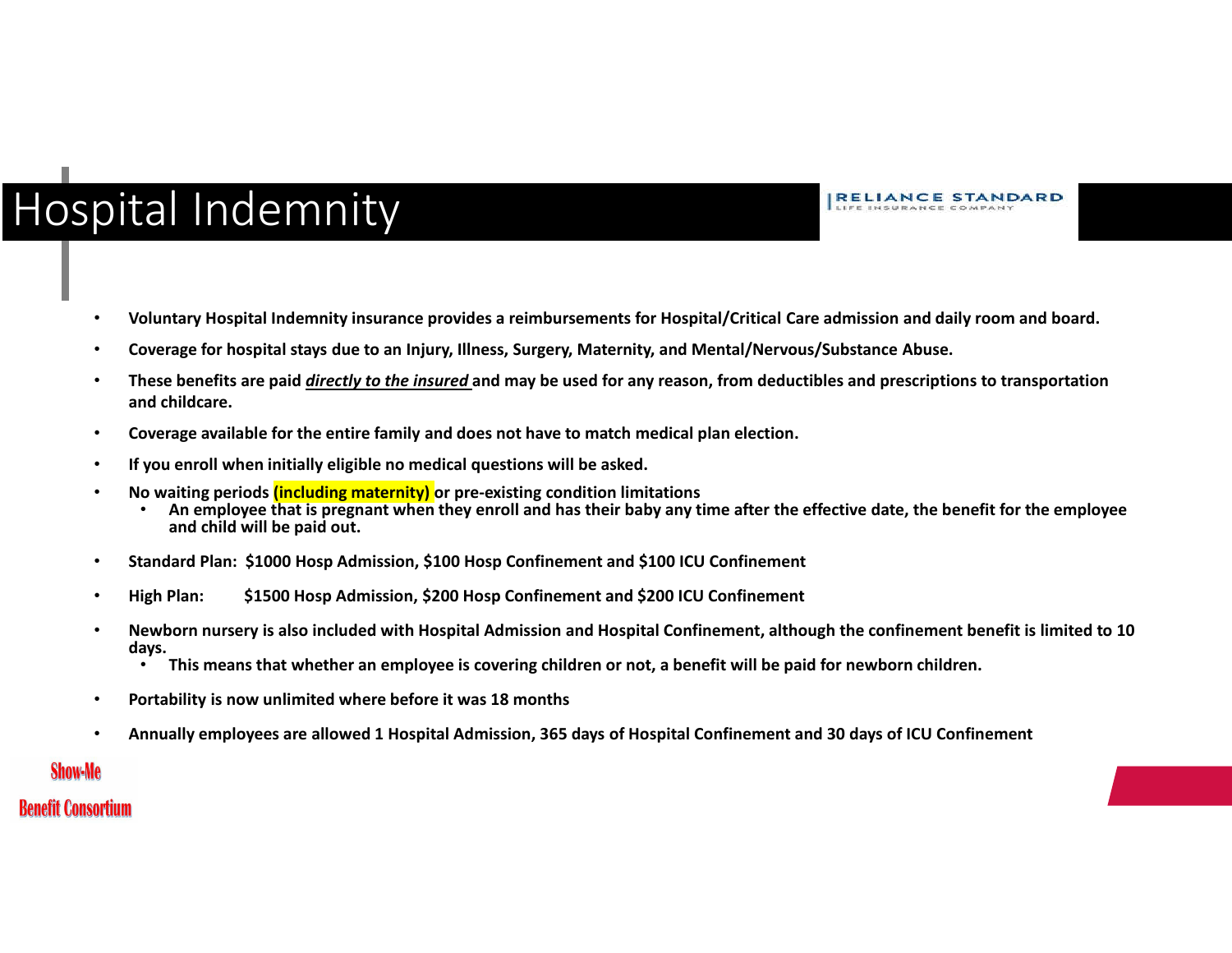# Hospital Indemnity

**RELIANCE STANDARD** 

| <b>Hospital Indemnity Rates</b>          |         |         |  |  |
|------------------------------------------|---------|---------|--|--|
| <b>Standard Plan</b><br><b>High Plan</b> |         |         |  |  |
| Employee                                 | \$18.88 | \$36.00 |  |  |
| <b>Employee + Spouse</b>                 | \$33.82 | \$64.51 |  |  |
| Employee + Child(ren)                    | \$26.33 | \$50.22 |  |  |
| Family                                   | \$40.75 | \$77.71 |  |  |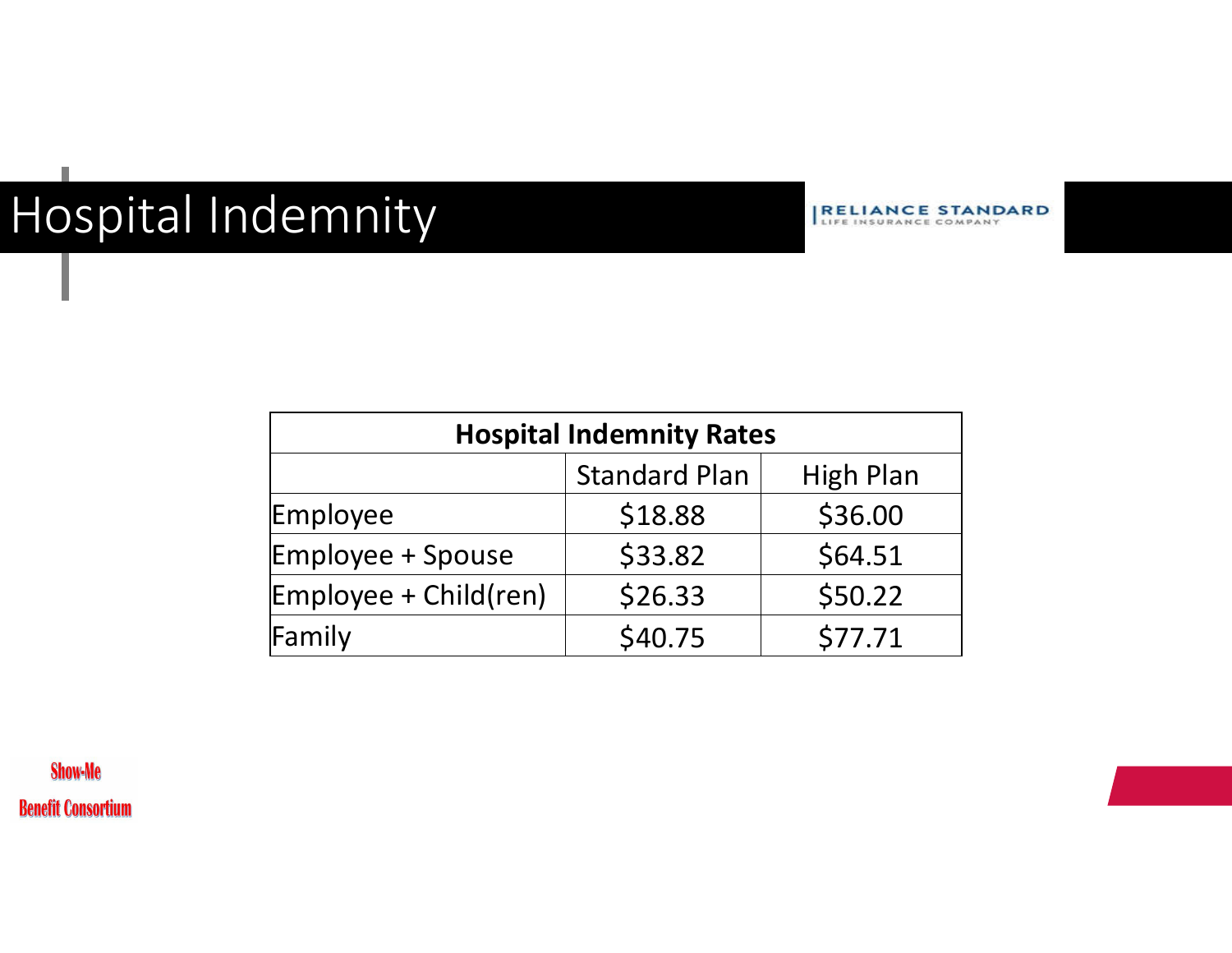

#### **MetLaw® helps you navigate life's planned and unplanned events.**

You get legal assistance for some of the most frequently needed personal legal matters with no waiting periods, no deductibles and no claim forms.

And, if you have a trusted attorney who does not participate in our network, that's OK. You can be reimbursed for some of the costs.<sup>1</sup> MetLaw covers some of the most frequently needed personal legal matters:

#### **Take advantage of MetLaw® ― a money-saving benefit for you and your family through Global Lending Services.**

Like many people, you may find yourself needing legal assistance sooner rather than later. You'll want a lawyer you can trust, at the right price — and an easy way to get connected. Global Lending Services is pleased to offer you MetLaw, with unlimited<sup>1</sup> access to top-quality network attorneys for **\$19.50 a month** (covers spouse and dependents).

#### Helping your employees navigate life's twists and turns.

| <b>Money Matters</b>         | <b>Debt Collection Defense</b><br>Financial Planning Workshops*<br><b>Identity Theft Defense</b>              | Negotiations with Creditors<br>Personal Bankruptcy<br><b>Promissory Notes</b>                                                                                                          | <b>Tax Audit Representation</b><br><b>Tax Collection Defense</b>                                                                                      |
|------------------------------|---------------------------------------------------------------------------------------------------------------|----------------------------------------------------------------------------------------------------------------------------------------------------------------------------------------|-------------------------------------------------------------------------------------------------------------------------------------------------------|
| Home & Real<br>Estate        | Boundary & Title Disputes<br>Deeds<br><b>Eviction Defense</b><br>Foreclosure<br>Mortgages                     | <b>Property Tax Assessments</b><br>Refinancing & Home Equity Loan of<br>Primary, Second or Vacation Home<br>Sale or Purchase of Primary, Second<br>or Vacation Home                    | <b>Security Deposit Assistance</b><br><b>Zoning Applications</b><br><b>Tenant Negotiations</b>                                                        |
| <b>Estate Planning</b>       | Codicils<br>٠<br><b>Complex Wills</b><br><b>Healthcare Proxies</b>                                            | Living Wills<br>٠<br>Powers of Attorney (Healthcare,<br>Financial, Childcare, Immigration)                                                                                             | · Revocable & Irrevocable<br>Trusts<br><b>Simple Wills</b>                                                                                            |
| <b>Family &amp; Personal</b> | Adoption<br>٠<br>Affidavits<br>Conservatorship<br>Demand Letters<br><b>Gamishment Defense</b><br>Guardianship | Immigration Assistance<br>٠<br>Juvenile Court Defense Including<br><b>Criminal Matters</b><br>Name Change<br><b>Parental Responsibility Matters</b><br><b>Personal Property Issues</b> | <b>Prenuptial Agreement</b><br>٠<br><b>Protection from Domestic</b><br>Vinience<br>Review of ANY Personal<br><b>Legal Document</b><br>School Hearings |
| <b>Civil Lawsuits</b>        | <b>Administrative Hearings</b><br><b>Civil Litigation Defense</b><br>٠                                        | Disputes Over Consumer Goods &<br>٠<br><b>Services</b><br><b>Incompetency Defense</b><br>٠                                                                                             | · Pet Liabilities<br>Small Claims Assistance<br>٠                                                                                                     |
| <b>Elder-Care Issues</b>     | Consultation & Document Review<br>for issues related to your parents:<br><b>Deeds</b><br>LABRAS               | <b>Medicaid</b><br>Medicare.<br><b>Notes</b><br><b>Nursing Home Agreements</b>                                                                                                         | Powers of Attorney<br>٠<br><b>Prescription Plans</b><br>Wills<br>٠                                                                                    |
| <b>Vehicle &amp; Driving</b> | Defense of Traffic Tickets <sup>2</sup><br>Driving Privileges Restoration<br>٠                                | License Suspension Due to DUI<br>٠                                                                                                                                                     | Repossession<br>٠                                                                                                                                     |



married



**Buying or** selling a home



**Starting** a family

**Dealing with** identity theft



Caring for aging parents